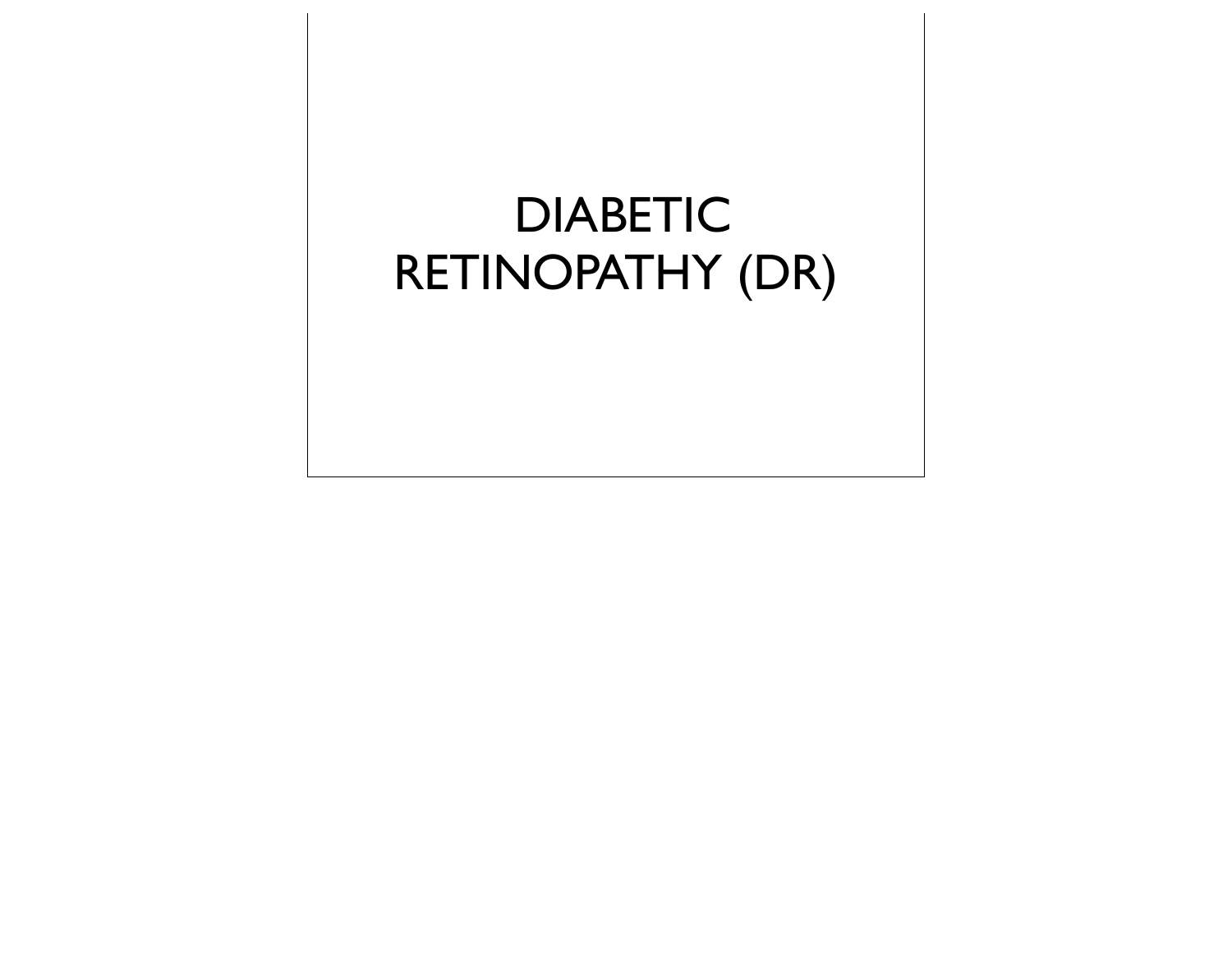## **Definition-**

Damage to the retina from long-term diabetic induced vascular disease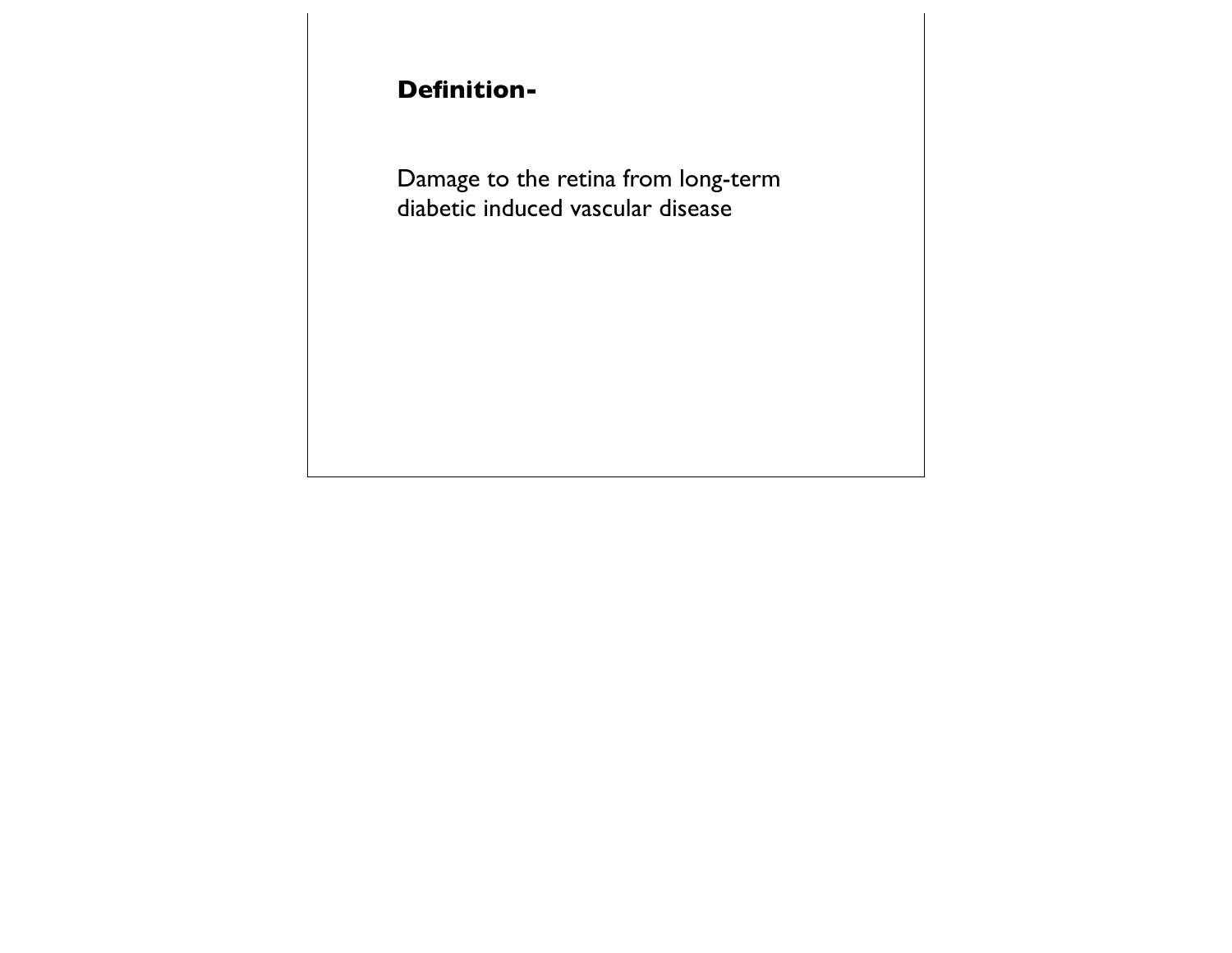### **Etiology/Pathophysiology**

#### **non-proliferative-**

 Endothelial damage> capillary occlusion >capillary leak in the retina with blurred vision> scars> possible traction on vitreous> possible retina detachment

### **proliferative**

New fragile vessels> bleed> loss of vision with scarring of retina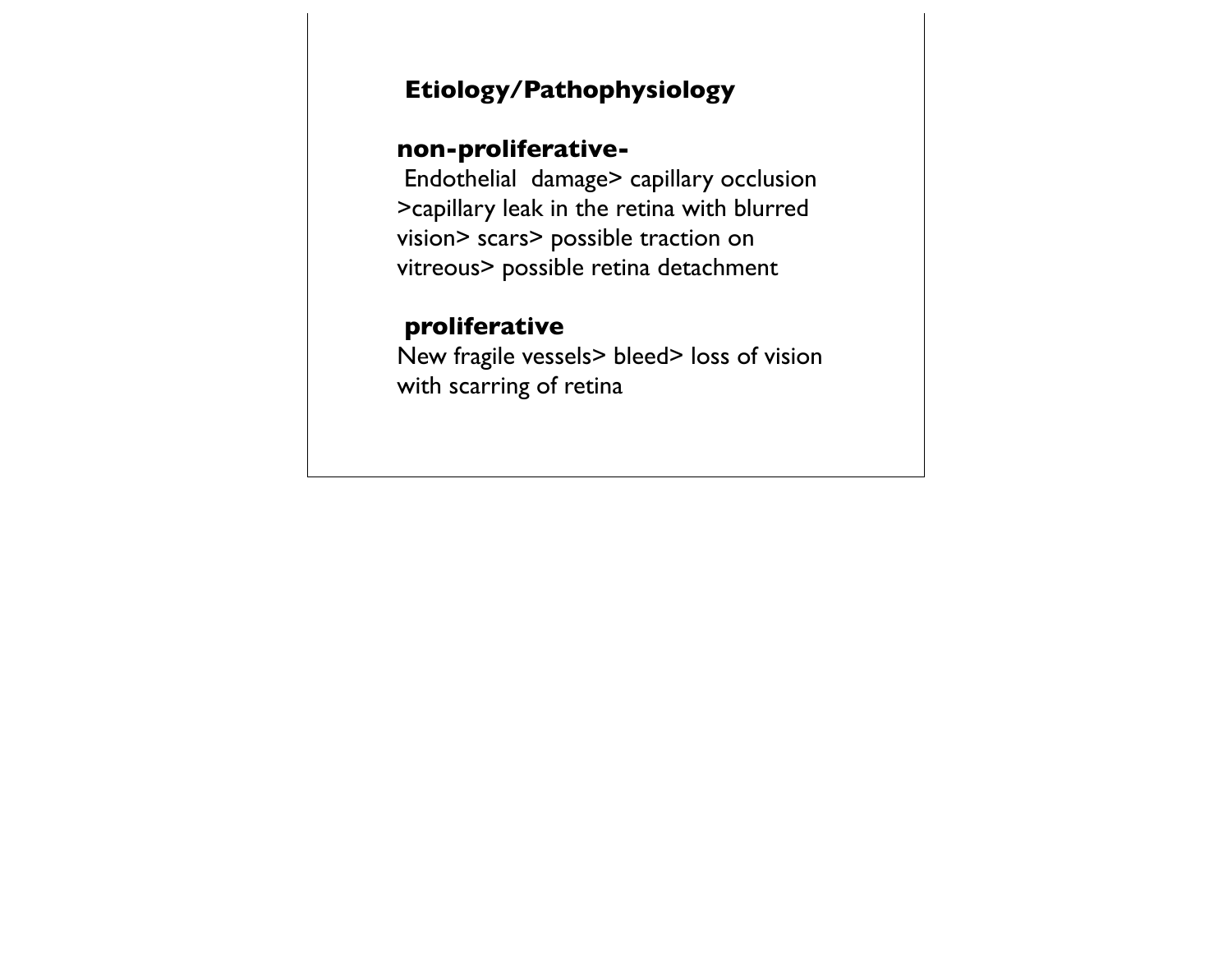## **EPIDEMIOLOGY**

## **-leading cause of blindness in ages 25 to 74 in USA.**

- 8,000 new cases of blindness/year in USA.
- -12% of all blindness in USA.
- -1/8 of SSI money for blindness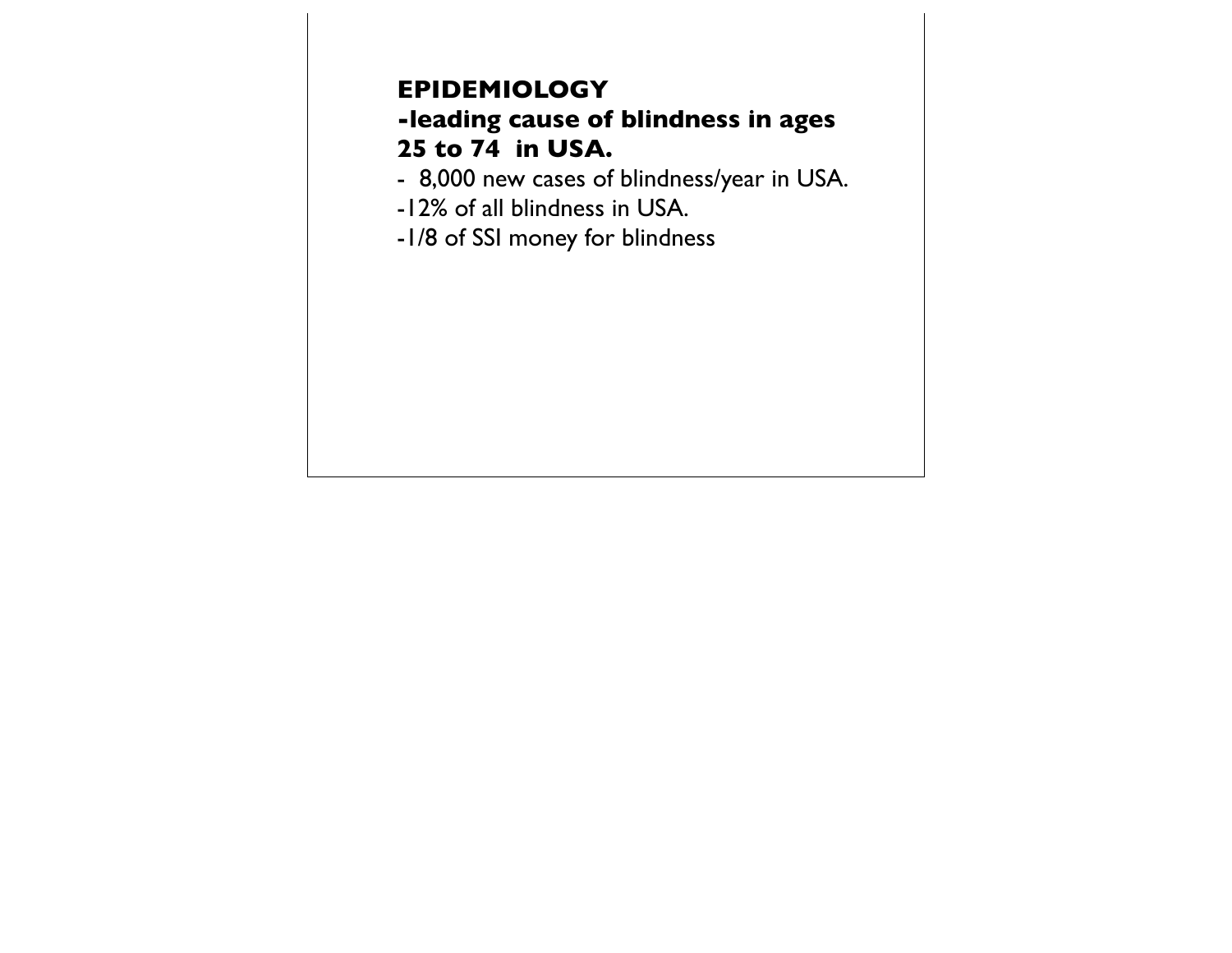## **CLINICAL**

## Symptoms-

1.Initially- asymptomatic

 2.Later- blurred, distorted, lost, or missing areas of vision or floaters.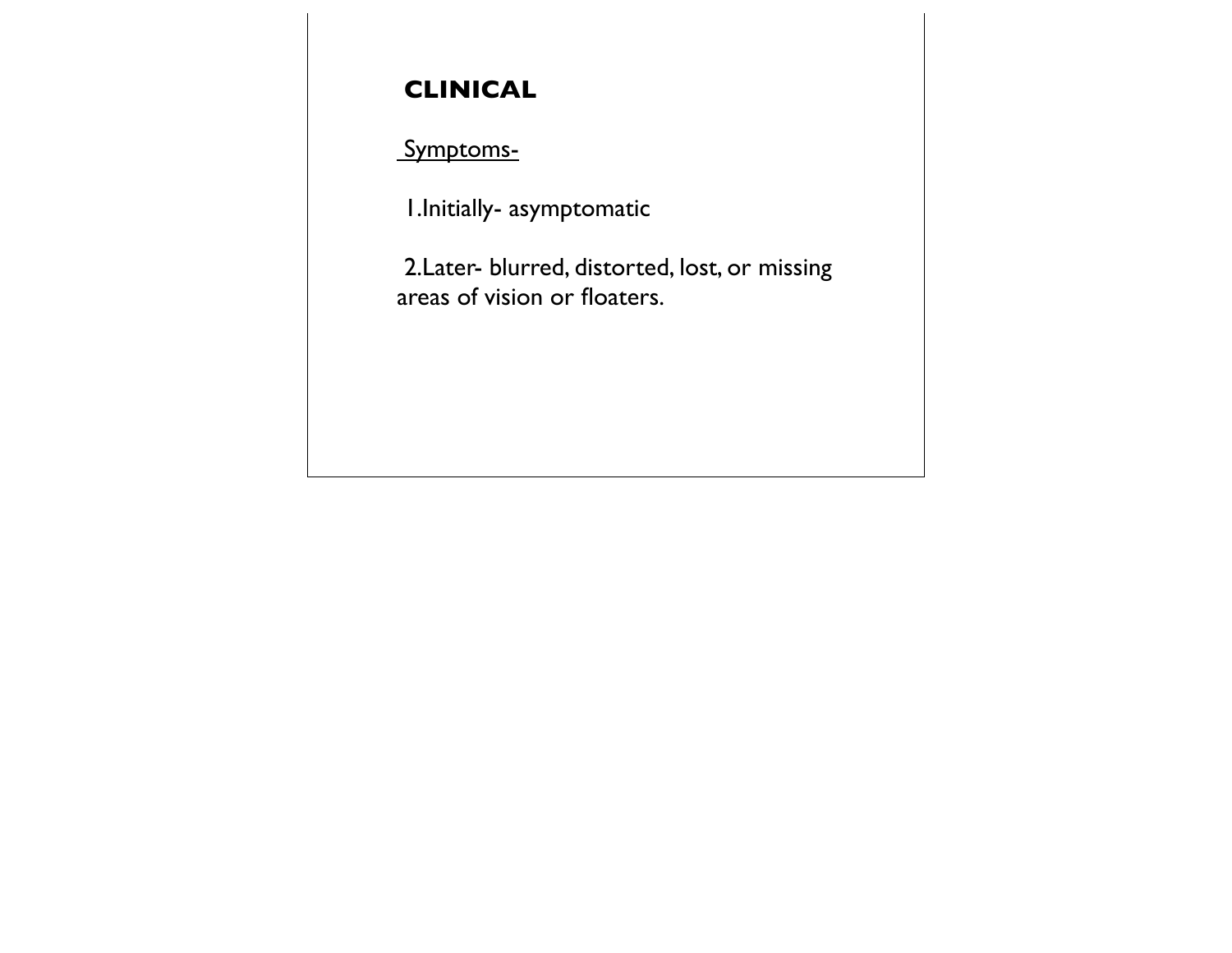#### **Exam**

1. Microaneurysms- small red dots on retina

2. Dot and blot hemorrhages-deep retina

3.Flame-shaped hemorrhage-retina surface

 4. Retinal edema and hard exudates from leak at blood-retina barrier .

5.Cotton wool spots -nerve fiber infarction

6. Venous loops, beading due to ischemia

 7. Macular edema-thickening or hard exudate half mm from fovea, or >one disc area in size,< one disc area from fovea.

 8. Intra-retinal microvascular abnormalities new collateral non-leaking capillaries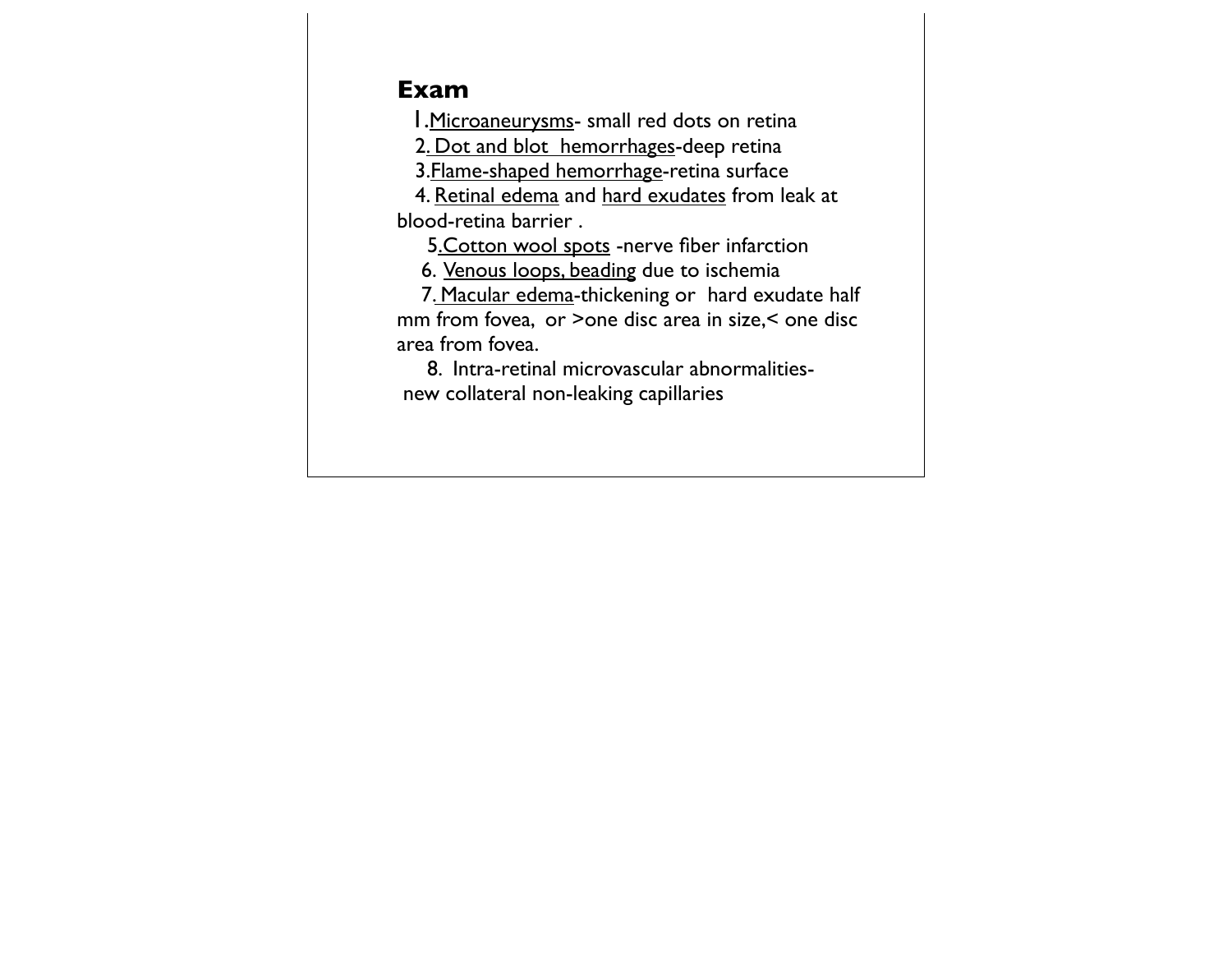Non-proliferative DR-1.Mild-at least one micro aneurysm

2.Moderate-hard exudates, hemorrhages, microaneurysms

 3. Severe (4-2-1) -in 4 quadrants-bld, aneurysms -in 2 quadrants- venous beading, -in 1quadrant- intra-retinal microvascular abnormalities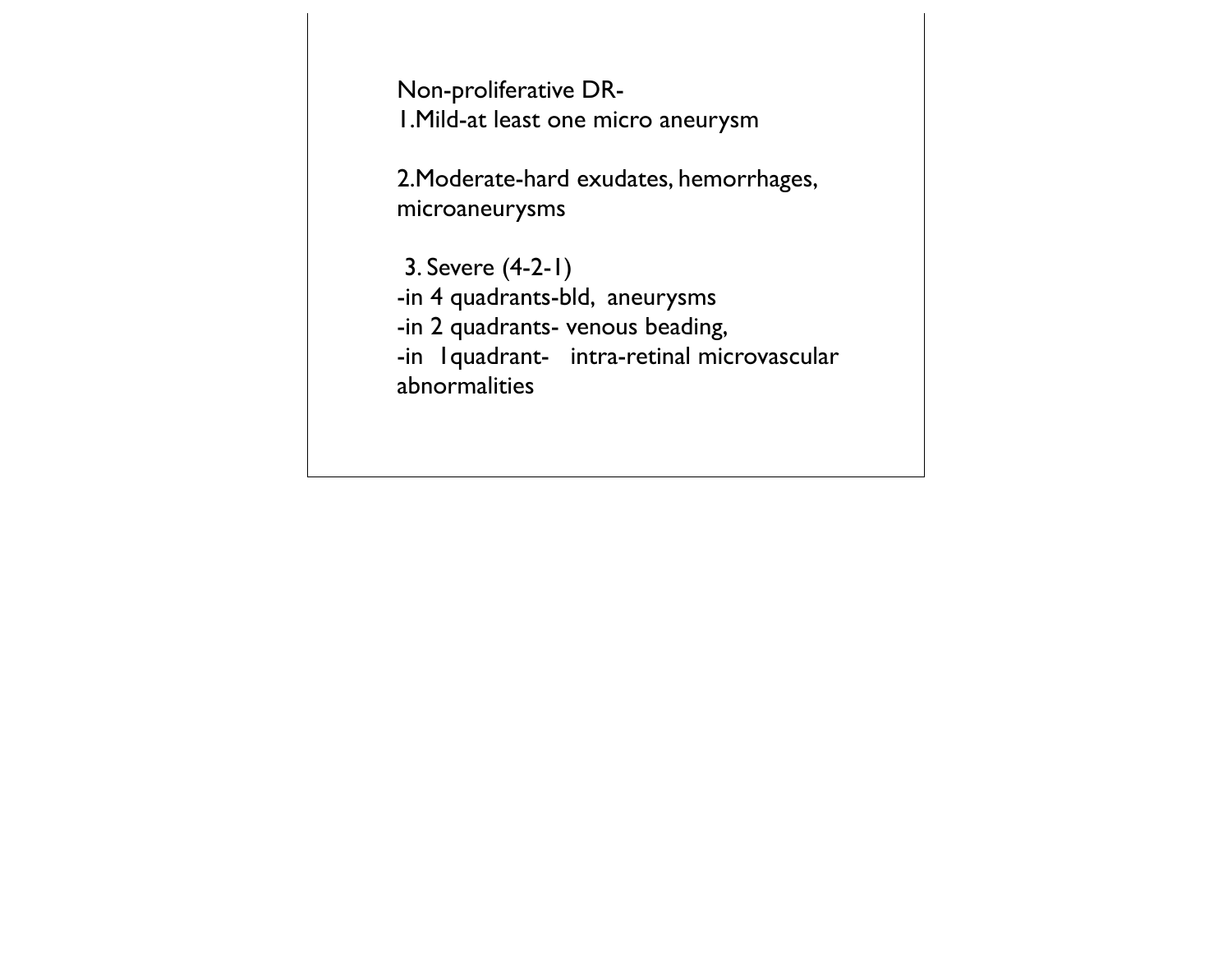## **FURTHER TESTS**

Retinal Photography

Fluoroscein Angiography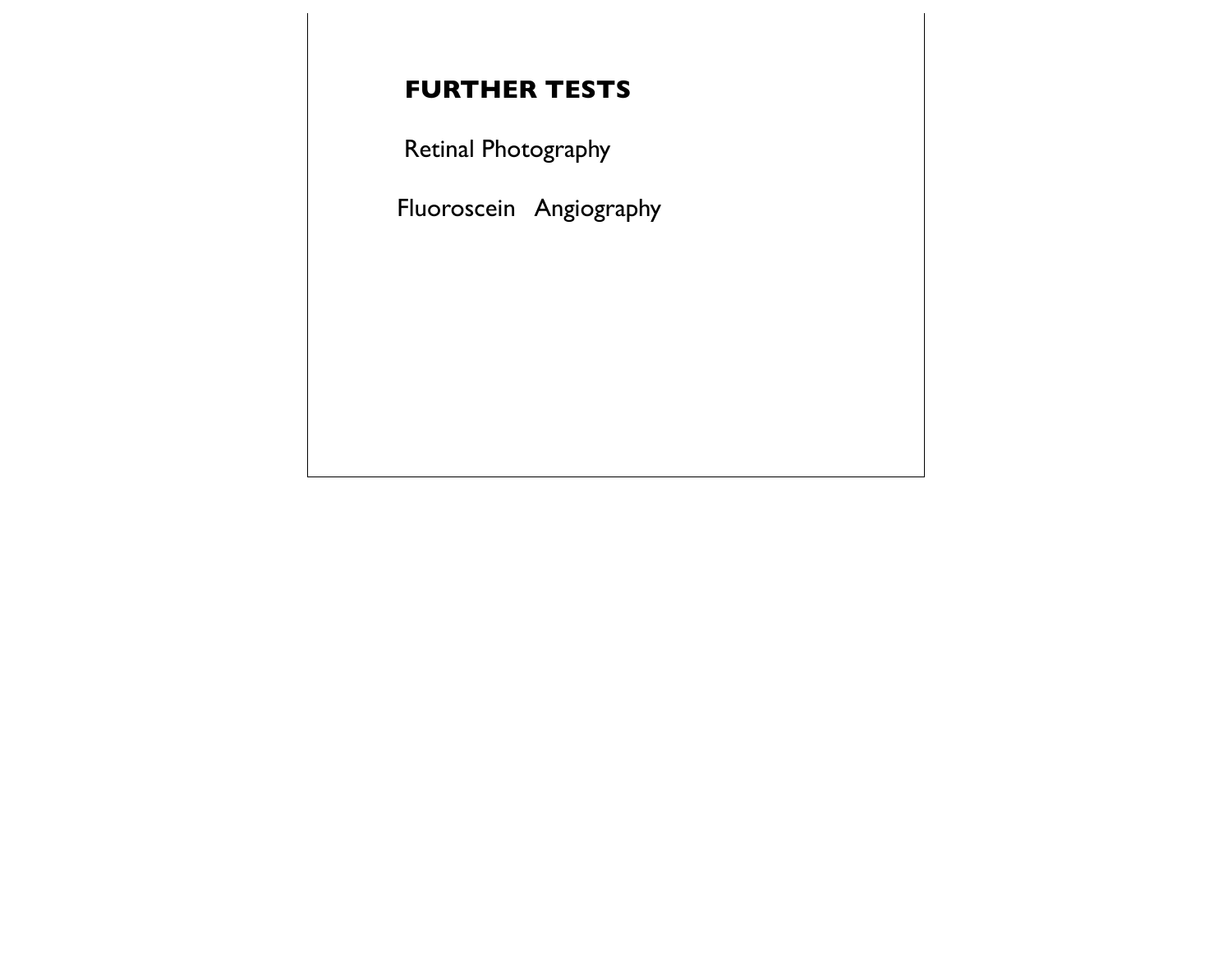## **TREATMENT**

Laser surgery.